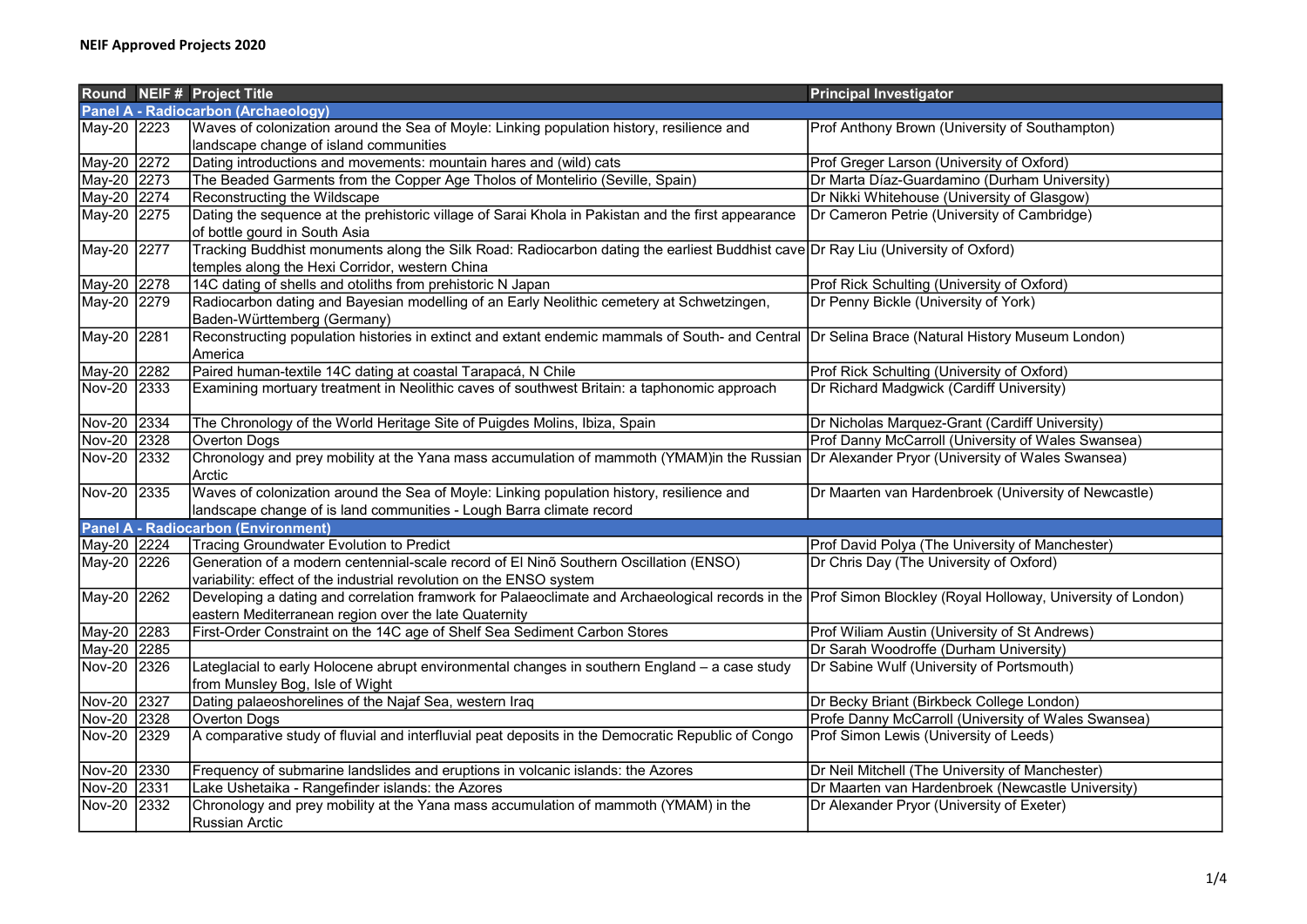## NEIF Approved Projects 2020

| Nov-20 2333                    |      | Examining mortuary treatment in Neolithic caves of southwest Britain: a taphonomic approach                                                                                    | Dr Richard Madgwick (Cardiff University)           |
|--------------------------------|------|--------------------------------------------------------------------------------------------------------------------------------------------------------------------------------|----------------------------------------------------|
| Nov-20 2334                    |      | The chronology of the World Heritage Site of Puig des Molins Cemetery, Ibiza, Spain                                                                                            | Dr Nicholas Marquez-Grant (Cranfield University)   |
| Nov-20 2335                    |      | Waves of colonization around the Sea of Moyle: Linking population history, resilience and<br>landscape change of island communities - Lough Barra climate record               | Dr Maarten van Hardenbroek (Newcastle University)  |
| <b>Panel B - Life Sciences</b> |      |                                                                                                                                                                                |                                                    |
| May-20 2264                    |      | Stomach content and stable isotope analysis to assess the importance of fisheries discards to                                                                                  | Dr Stephen C Votier (University of Exeter)         |
|                                |      | black-browed albatross chicks in the Falkland Islands                                                                                                                          |                                                    |
| May-20 2265                    |      | A new technique for reconstructing past environments: biomarker signals of environmental                                                                                       | Dr Emma J Pearson (Newcastle University)           |
|                                |      | change in travertine at _ehitlio€Ùlu, Western Turkey                                                                                                                           |                                                    |
| May-20 2266                    |      | Niche separation and population structure of baleen whales in the polar South Atlantic at the start Dr Tamsin C O'Connell (University of Cambridge)<br>of 20th Century whaling |                                                    |
| May-20 2268                    |      | Denitrification: methodological fine tuning for quantifyig in situ N2 and N2O production rates in                                                                              | Dr Sami Ullah (University of Birmingham)           |
|                                |      | soils under varied pasture and arable rotations                                                                                                                                |                                                    |
| May-20 2271                    |      | Temporal Constraints on Cross-Shelf Transport of Terrestrial Organic Carbon                                                                                                    | Prof William E N Austin (University of St Andrews) |
| May-20 2286                    |      | Effects of grassland plant diversity and management on the strength and source of greenhouse                                                                                   | Prof Nick J Ostle (Lancaster University)           |
|                                |      | gas fluxes                                                                                                                                                                     |                                                    |
| May-20 2288                    |      | Characterising the trophic ecology of UK wrasse species                                                                                                                        | Prof Stephen D Simpson (University of Exeter)      |
| May-20                         | 2289 | <b>New Terrestrial Biomarker Tools</b>                                                                                                                                         | Dr James Bendle (University of Birmingham)         |
| May-20 2290                    |      | Exploring the N mining hypothesis ‰ÛÒ do ectomycorrhizal trees & shrubs stimulate plant<br>available N fluxes in Arctic soils?                                                 | Dr Lorna E Street (University of Edinburgh)        |
| May-20                         | 2293 | The role of fisheries discards and natural prey in the trophic structure of a North Atlantic seabird<br>community                                                              | Prof Richard A Phillips (BAS Cambridge)            |
| Nov-20 2319                    |      | From DO3SE to DnO2SE: modelling the impacts of atmospheric NO2 on urban crops                                                                                                  | Dr Kirsti Ashworth (Lancaster University)          |
| Nov-20 2320                    |      | Sensitivity of near shore Antarctic benthic food webs to global change                                                                                                         | Dr David K A Barnes (BAS Cambridge)                |
| Nov-20 2321                    |      | Constraining the Isotopic Response of Leaf Material Grown Under Elevated CO2                                                                                                   | Dr James Bendle (University of Birmingham)         |
| Nov-20 2323                    |      | Modeling Prey Isocapes in the North Atlantic for Advancement in Predator Ecology                                                                                               | Dr Clive Trueman (University of Southampton)       |
| Nov-20 2324                    |      | Oceanic Anoxic Event Conundrums: Reconciling Palaeontology and Geochemistry                                                                                                    | Dr Fiona L Gill (University of Leeds)              |
|                                |      | <b>Panel C - Geology &amp; Environment</b>                                                                                                                                     |                                                    |
| May-20 2228                    |      | Evolving the genetic model for the Cononish Au deposit: from prospect to mine                                                                                                  | Prof Adrian Boyce (SUERC, East Kilbride)           |
| May-20 2229                    |      | Disentangling Southern Hemisphere climate and environmental interactions of the late<br>Pleistocene                                                                            | Dr Kristen Beck (University of Lincoln)            |
| May-20 2230                    |      | Radiolaria silicon isotopes: calibrating a new palaeoceanographic proxy in the South China Sea                                                                                 | Prof George Swann (University of Nottingham)       |
| May-20                         | 2231 | A 10,000 year record of glacier change in Arctic Norway                                                                                                                        | Prof Christopher R Stokes (Durham University)      |
| May-20 2232                    |      | What was the dominant driver(s) of the early Eocene hyperthermal events? New insights from a                                                                                   | Dr Kirsty M Edgar (University of Birmingham)       |
|                                |      | benthic foraminiferal record from the Indian Ocean (IODP Site U1514)                                                                                                           |                                                    |
| May-20 2233                    |      | Isotopic Characterization of Zebra Textures; Implications for the Emplacement of Fault-Controlled Prof Cathy Hollis (University of Manchester)                                 |                                                    |
|                                |      | Dolomite                                                                                                                                                                       |                                                    |
| May-20 2234                    |      | Integrity of carbon signatures from the Rhynie Chert and other Devonian fossil plants                                                                                          | Prof John Parnell (University of Aberdeen)         |
| May-20 2236                    |      | Investigating and refining the use of oxygen isotopes from chironomid head capsule chitin to                                                                                   | Dr Stefan Engels (Birkbeck College London)         |
|                                |      | record past climatic changes                                                                                                                                                   |                                                    |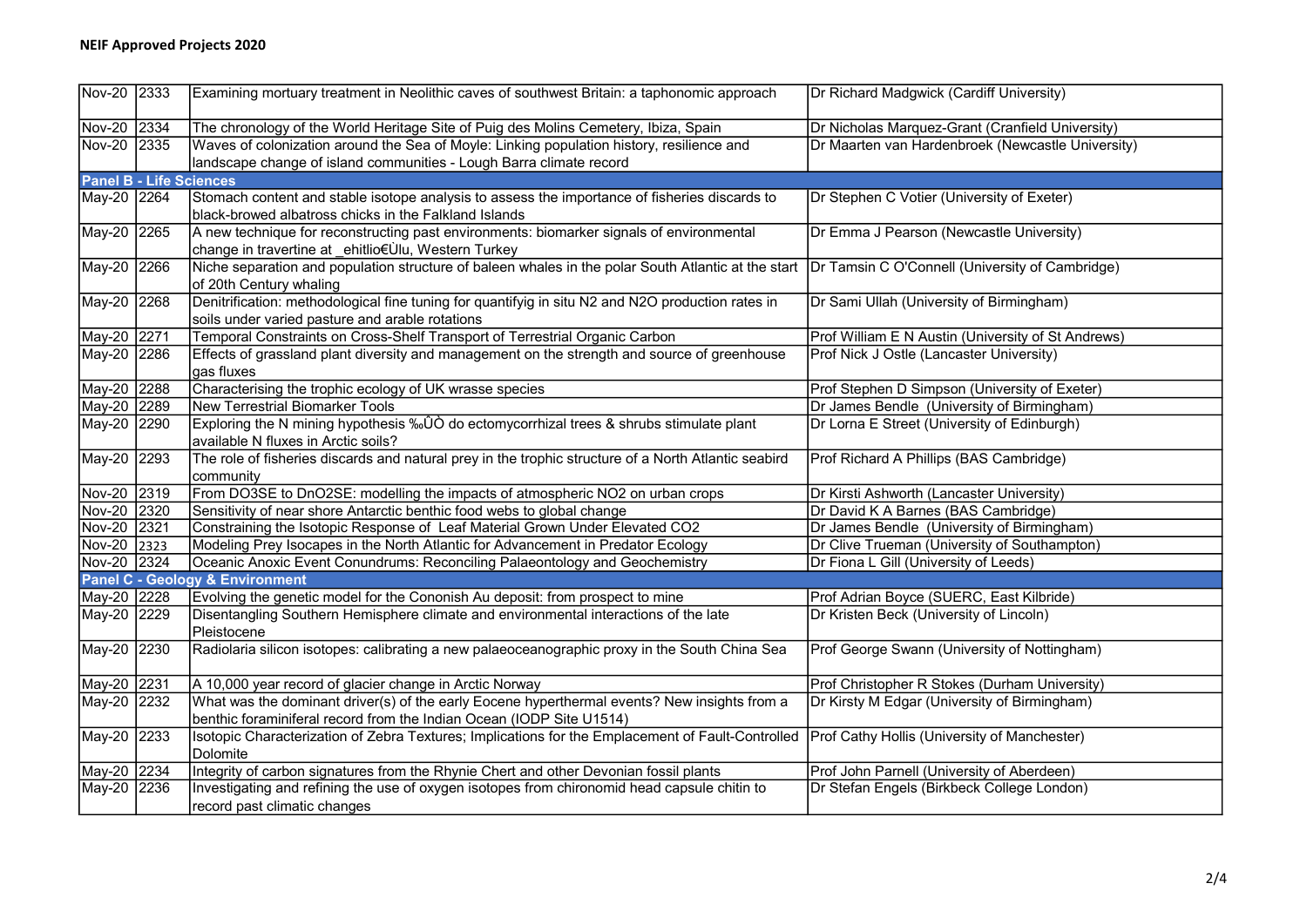| May-20 2237   |      | Determining the isotopic composition of the carbonate standards NBS18, NBS19, IAEA603,                                                            | Prof Paul F Dennis (University of East Anglia)               |
|---------------|------|---------------------------------------------------------------------------------------------------------------------------------------------------|--------------------------------------------------------------|
|               |      | UEACMST and UEABEL and the acid fractionation factor for 17O between analyte and carbonate                                                        |                                                              |
|               |      |                                                                                                                                                   |                                                              |
| May-20 2238   |      | Attributing inorganic carbon and alkalinity sources in UK estuaries                                                                               | Dr Dorothea Bakker (University of East Anglia)               |
| May-20 2239   |      | From migmatite to granite pluton: constraining source and timescale from integrated monazite and Dr Clare Warren (Open University, Milton Keynes) |                                                              |
|               |      | zircon geochemistry                                                                                                                               |                                                              |
| May-20 2242   |      | High-resolution responses to Holocene environmental shifts in the Balkans                                                                         | Dr Mick Frogley (University of Sussex)                       |
| May-20 2243   |      | Assessing the impact of current and future climate change on UK small lakes                                                                       | Dr Katherine Selby (University of York)                      |
| May-20 2245   |      | Resolving the timing of the local Last Glacial Maximum and penultimate glaciation in the                                                          | Dr Andy Hein (University of Edinburgh)                       |
|               |      | understudied northeast of Patagonia                                                                                                               |                                                              |
| May-20 2246   |      | Reconstructing rapid late-Holocene climate change and glacier behaviour in North Iceland                                                          | Dr Timothy Lane (Liverpool John Moores University)           |
| May-20 2247   |      | Archean tectonics: resolving the origin of the Isua supracrustal belt                                                                             | Dr Jason Harvey (University of Leeds)                        |
| May-20 2248   |      | Genesis of ignimbrites at a migrating convergent margin: Atitlán volcanic centre, Guatemala                                                       | Dr Chiara Petrone (Natural History Museum London)            |
| May-20 2250   |      | Temporal and spatial transitions between volcanic-rich and volcanic-poor basin fill, and of basalt                                                | Dr Richard E L Collier (University of Leeds)                 |
|               |      | compositions in the Red Sea Rift                                                                                                                  |                                                              |
| May-20 2252   |      | Response of peatlands to future climate change: reconciling palaeoecological and experimental                                                     | Prof Roland Gehrels (University of York)                     |
|               |      | methods                                                                                                                                           |                                                              |
| May-20 2255   |      | Reconstructing lake levels and palaeohydrology from the Lake Lisan Formation, Jordan                                                              | Dr Matthew Jones (University of Nottingham)                  |
| May-20 2256   |      | Geologic evolution of the Alu-Dalafilla and Borale volcanic centres, Afar                                                                         | Dr Thomas Gernon (University of Southampton)                 |
| May-20 2257   |      | Patagonian Ice Sheet response during the Last Glacial-Interglacial Transition: glacier dynamics                                                   | Dr Varyl Thorndycraft (Royal Holloway, University of London) |
|               |      | and proglacial lake evolution in the Pico and Cisnes valleys (44-45°S)                                                                            |                                                              |
| May-20 2258   |      | Understanding the causes and consequences of palaeoenvironmental change in the high latitudes Dr Sev Kender (University of Exeter)                |                                                              |
|               |      | during the Toarcian Oceanic Anoxic Event                                                                                                          |                                                              |
| May-20 2259   |      | Constraining the rise of complex terrestrial ecosystems                                                                                           | Dr Phil R Wliby (BGS Keyworth)                               |
| May-20 2260   |      | Inferring hydroclimate of subtropical Australia through the Holocene                                                                              | Prof Barry Lomax (University of Nottingham)                  |
| Nov-20 2296   |      | Unlocking the secrets of Himalayan earthquakes: Direct dating of active faults in the Himalayan                                                   | Dr Catherine Mottram (University of Portsmouth)              |
|               |      | Mountain belt                                                                                                                                     |                                                              |
| Nov-20 2297   |      | Understand Biogeochemical Cycling in a Newly Constructed Wetland for Waste Water Treatment   Prof Daren Gooddy (BGS Wallingford)                  |                                                              |
|               |      | using Nutrient Isotopes                                                                                                                           |                                                              |
| <b>Nov-20</b> | 2299 | Quantifying dissolution and mixing processes with 87Sr/86Sr in arsenic-impacted groundwaters in Dr Laura A R Richards (University of Manchester)  |                                                              |
|               |      | Patna, India                                                                                                                                      |                                                              |
| Nov-20 2301   |      | Using stable isotopes to deliver new insights into mine water geothermal resources                                                                | Dr Neil Burnside (University of Strathclyde)                 |
| Nov-20 2303   |      | Resolving the 'Problem of the Peak District': determining why the Sr biosphere map and                                                            | Dr Hannah J O'Regan (University of Nottingham)               |
|               |      | archaeological tooth data do not match                                                                                                            |                                                              |
| Nov-20 2305   |      | Reconstructing the South Asian monsoon during the dynamic Pliocene                                                                                | Dr Kate Littler (University of Exeter)                       |
| Nov-20 2306   |      | Tectonic and age relationships between gold deposits in Baie Verte, Newfoundland (Canada) and Dr Taija Torvela (University of Leeds)              |                                                              |
|               |      | County Mayo (Ireland)                                                                                                                             |                                                              |
| Nov-20 2307   |      | The speleothem phosphate isotope record: Establishing a new proxy for palaeotemperature                                                           | Dr Peter M Wynn (Lancaster University)                       |
| Nov-20 2308   |      | Reconstructing the strength of the East Asian Monsoon across Termination I from varved                                                            | Dr Richard A Staff (SUERC East Kilbride)                     |
|               |      | Japanese lake sediment                                                                                                                            |                                                              |
| Nov-20 2311   |      | Determining the source of methane hotspots in urban waterways                                                                                     | Dr Joshua F Dean (University of Liverpool)                   |
| Nov-20 2313   |      | Linking Nitrogen to Oxygen Isotopes as a Tracer for Assimilation of Crustal Materials in Granites                                                 | Dr Eva ES Stueeken (University of St Andrews)                |
|               |      |                                                                                                                                                   |                                                              |